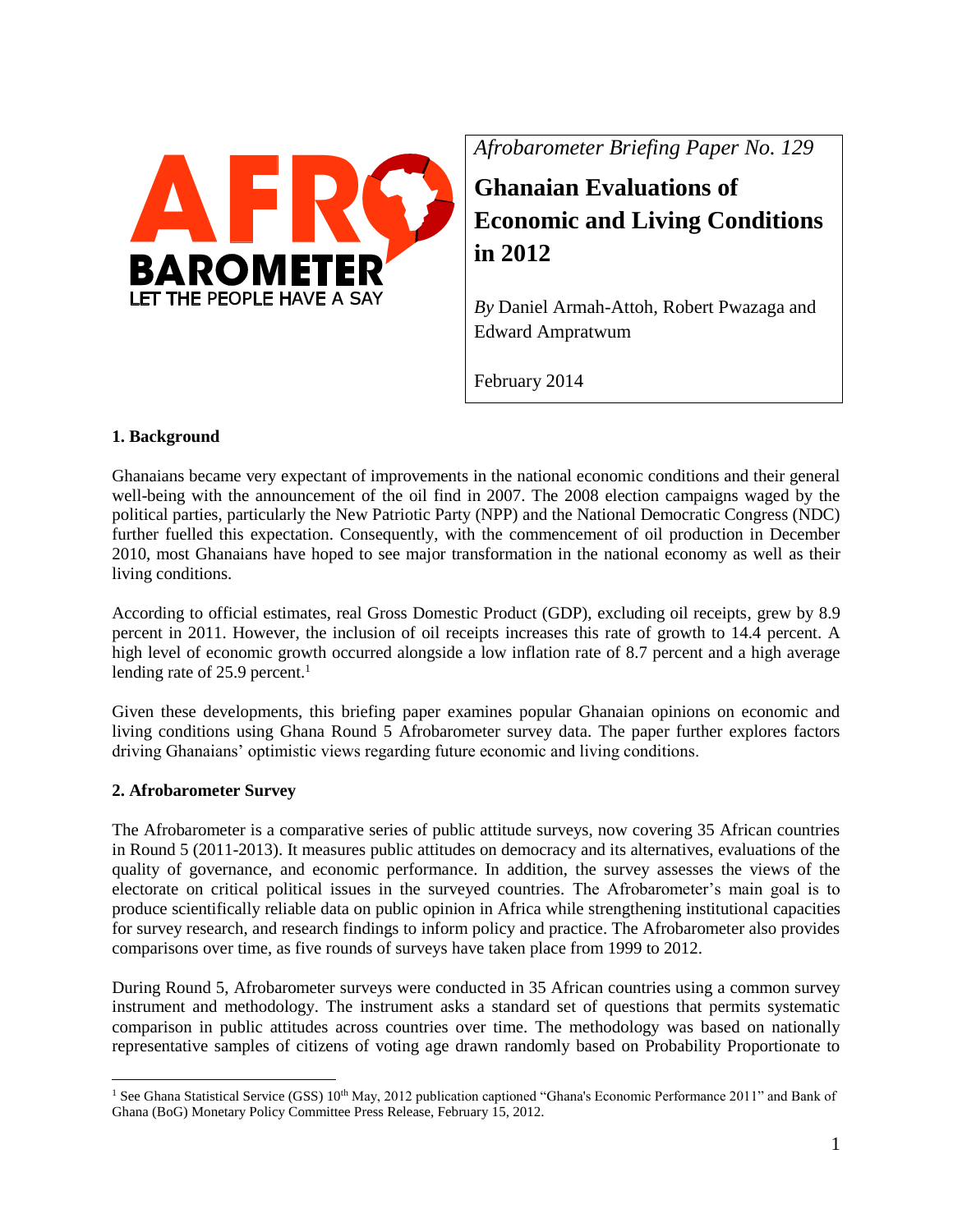Population Size (PPPS), using a stratified multi-stage sampling technique. Fieldwork for the Ghana Round 5 Afrobarometer survey was conducted between May 9 and June 1, 2012 with a sample size of 2400. The findings presented in this paper are therefore representative of the views of Ghanaians with an error margin of +/-2% given a 95 percent confidence level.

#### **3. Social Characteristics and Geographic Distribution of Persons Interviewed**

The table below displays some basic social characteristics and geographic distribution of survey respondents:

| <b>Gender of respondents</b>                | Male                     |           |
|---------------------------------------------|--------------------------|-----------|
|                                             | Female                   | 50%       |
| Respondents' level of education             | None/Informal            | 21%       |
|                                             | Primary                  | 37%       |
|                                             | Secondary                | 32%       |
|                                             | Tertiary                 | 10%       |
| Age of respondents                          | Mean Age                 | 37 years  |
|                                             | Youngest Respondent      | 18 years  |
|                                             | <b>Oldest Respondent</b> | 100 years |
|                                             | 18 - 30 years            | 45%       |
|                                             | 31 - 45 years            | 30%       |
|                                             | 46 - 60 years            | 16%       |
|                                             | 60 years and above       | 9%        |
| <b>Regional distribution of respondents</b> | Western                  | 9.5%      |
|                                             | Central                  | 8.7%      |
|                                             | Greater Accra            | 18.6%     |
|                                             | Volta                    | 8.6%      |
|                                             | Eastern                  | 10.6%     |
|                                             | Ashanti                  | 19.5%     |
|                                             | Brong-Ahafo              | 9.0%      |
|                                             | Northern                 | 8.9%      |
|                                             | <b>Upper East</b>        | 4.0%      |
|                                             | <b>Upper</b> west        | 2.6%      |
| <b>Settlement location of respondents</b>   | Urban                    | 54%       |
|                                             | Rural                    | 46%       |

**Table 1: Social Characteristics and Geographic Distribution of Survey Respondents**

*Source: Ghana Afrobarometer survey 2012.*

 $\overline{a}$ 

#### **4. Evaluations of Macroeconomic Conditions**

The Afrobarometer tracks citizen opinion on macro-economic conditions by asking *"In general, how would you describe the following: The present economic condition of this country?"* 

The Afrobarometer also solicits citizens' assessment of the national economic condition compared to the past year (i.e. retrospective) by asking *"Looking back, how do you rate the economic condition in this country compared to twelve months ago?"* 

### **4.1. Evaluation of the National Economic Condition**

Despite the favourable picture painted by official statistics on the economy, Ghanaians generally hold a more negative opinion about the present national economic conditions.<sup>2</sup>

<sup>&</sup>lt;sup>2</sup> Ghana's Economic Performance 2011; Ghana Statistical Service (GSS) publication (10<sup>th</sup> May, 2012) and Bank of Ghana (BoG) publication; Monetary Policy Committee Press Release (February 15, 2012).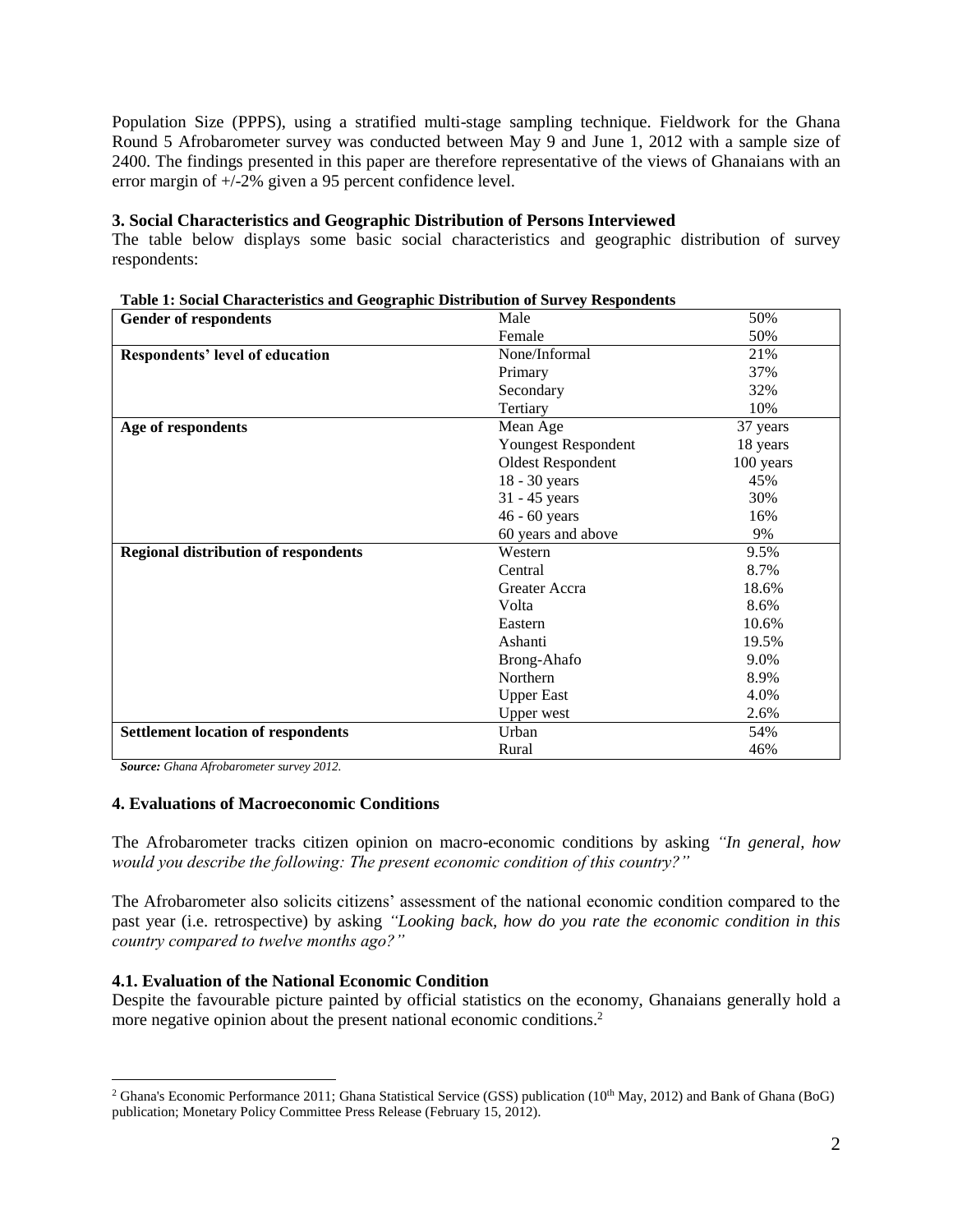A solid majority of Ghanaians (63 percent) perceive the country's economic condition as *"very bad"* or *"bad"*. About a third (30 percent) assesses it as "*very good"* or "*good*", while 6 percent cannot say whether it is good or bad (Figure 1).



To a large extent, there are differences in opinion on the national economic condition across the ten regions. The majority of respondents (i.e. 6 to 8 in every 10 adults) in five out of the ten regions -- Ashanti, Brong Ahafo, Western, Central and Eastern -- describe the national economic condition as "*very bad"* or *"fairly bad*".

Less than a third (12 to 28 percent) in these aforementioned regions described the present economic condition as "*very good"* or *"fairly good*". Upper East, Volta and Greater Accra Regions had sizeable minorities (41 to 44 percent) describing the present national economy as "*very bad"* or *"fairly bad*".

Only in Upper West and Northern Regions do we find over half or close to half of adult Ghanaians, 60 and 49 percent respectively, perceiving the national economic condition as "*very good"* or *"fairly good*" (Figure 2).



#### **Figure 2: Perception of the National Economic Condition by Region**

*Source: Ghana Afrobarometer survey 2012.*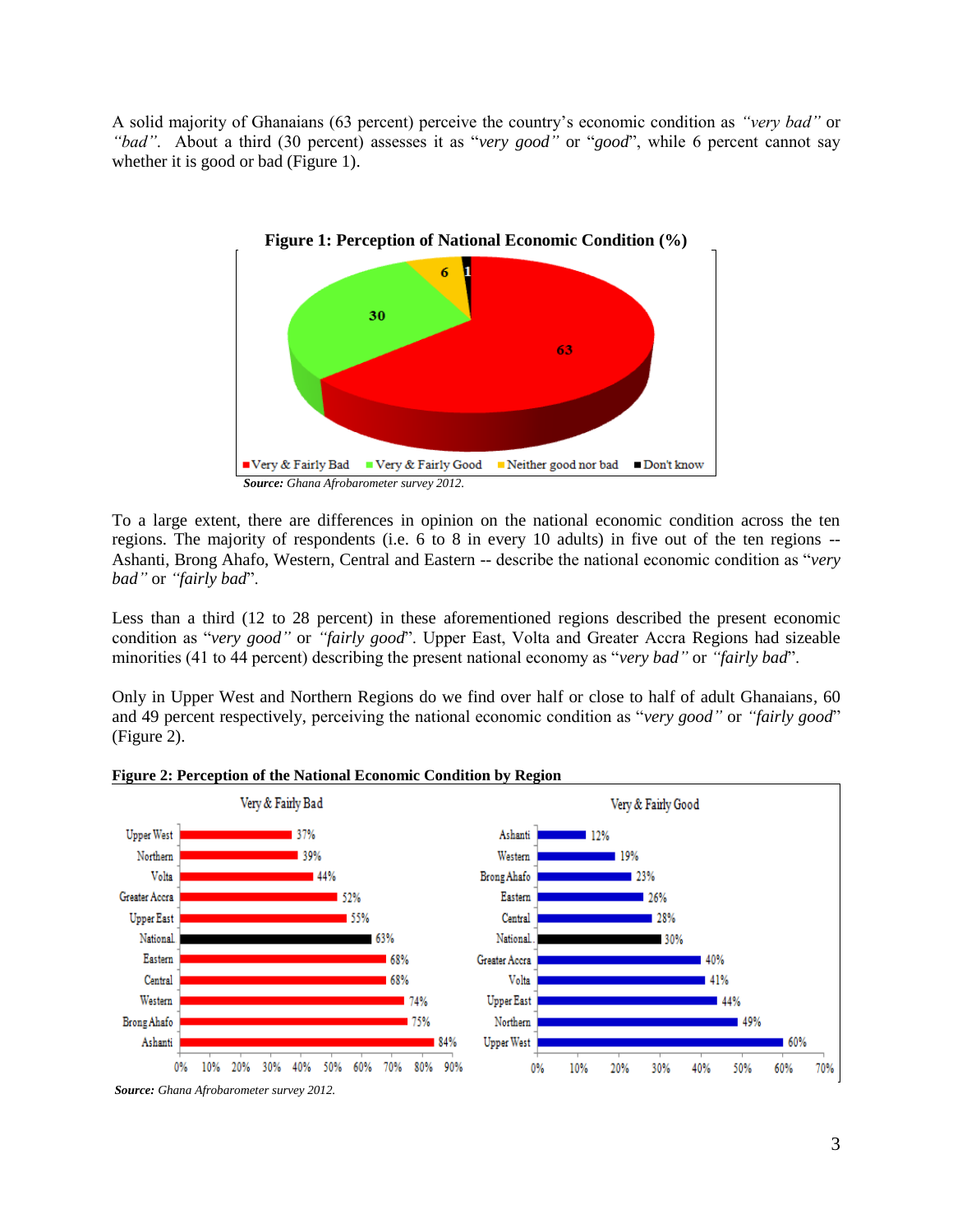The trends (i.e. 2002 to 2012) over time show that both negative and positive evaluations of the national economic condition have remained fairly stable (i.e. only a 5 percent rise in negative evaluation and a percent drop in positive assessment). However, between 2008 and 2012, perception of the country's economic condition as "*very bad"* or "*bad"* increased by 18 percentage points while positive perception recorded a 15 percentage point decline (Figure 3).



**Figure 3: Trends in the Perception of the National Economic Condition (%)**

*Source: Ghana Afrobarometer surveys 2002, 2005, 2008 and 2012.*

### **4.2. Evaluation of Economic Conditions Compared to the Past Year**

The retrospective assessment of the national economic conditions, though positive is not very high.Four in every ten Ghanaians (42 percent) rate the present economic condition as *"much better"* or *"better"* than the immediate past year.

However, a sizeable minority (33%) rate it *"much worse"* or *"worse"* while about a quarter (24 percent) do not see any difference between the present situation and what it used to be in the immediate past year (Figure 4).



**Figure 4: National Economic Condition in Retrospect (%)**

At the regional level, the positive retrospective ratings on national economic conditions in Eastern, Central, Brong Ahafo, Volta, Northern and Upper West are comparatively higher (i.e. 44 to 61 percent *"much better"* or *"better"*) than the national average of 42 percent.

*Source: Ghana Afrobarometer survey 2012.*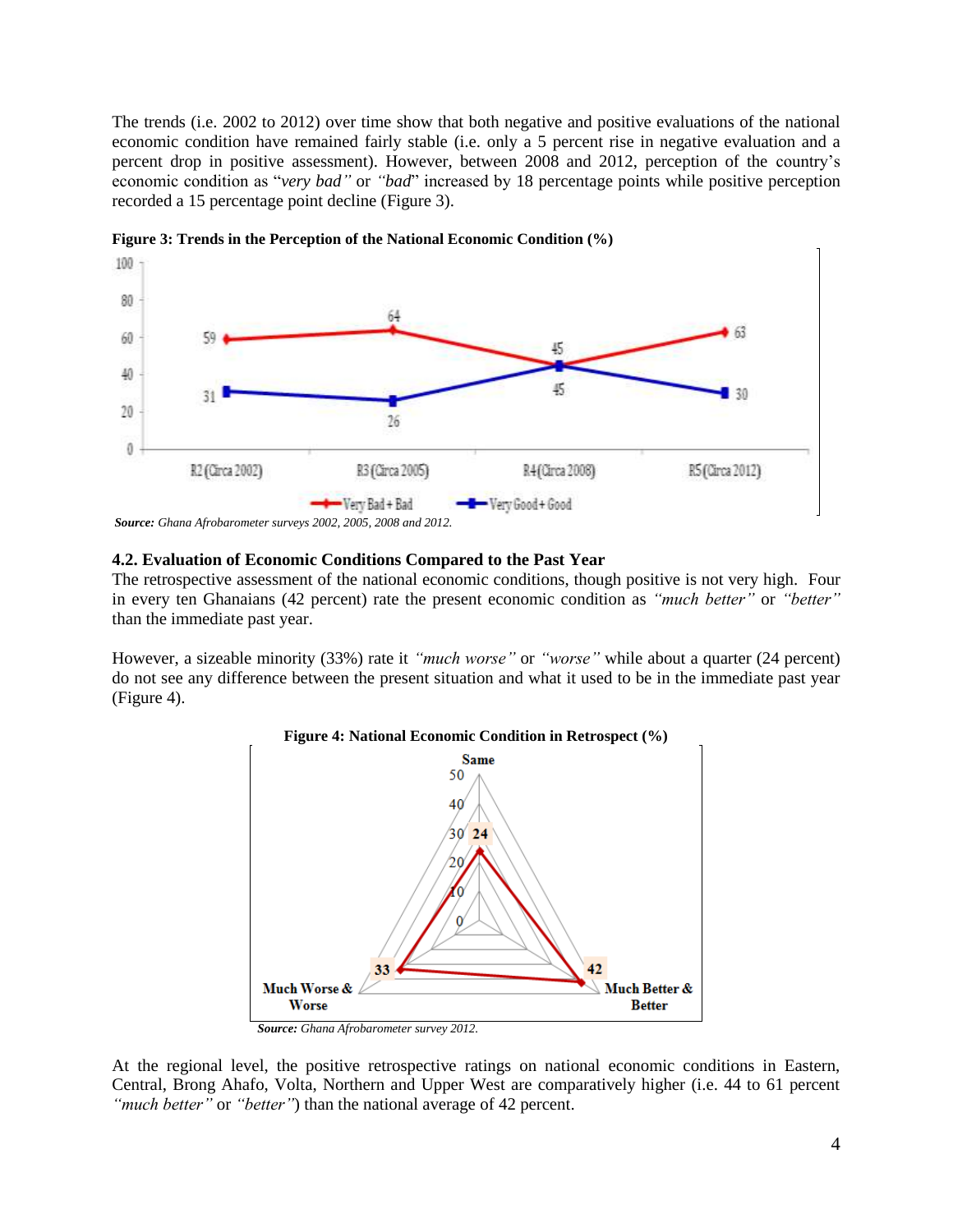On the flip side, a majority of citizens residing in the Western (i.e. 51 percent) and a significant number of citizens in Ashanti (i.e. 43 percent) Region perceive the present economic condition to have worsened compared to the past year. Ghanaians in Greater Accra and Upper East Region on the other hand appear divided in the evaluation of the present economic condition in comparison to the previous year (Figure 5).





*Source: Ghana Afrobarometer survey 2012.*

From 2002 to 2012, the percentage of Ghanaians who think the present economic condition is *"much better"* or *"better"* than 12 months ago increased marginally (i.e. 6 percentage points). Likewise, the percentages who hold a negative view also declined by a marginal 4 percentage points.

Nonetheless, between 2008 and 2012, the positive retrospective assessment dipped by 6 percentage points which relates to a more negative retrospective assessment of Ghana's present economic condition (Figure 6).



**Figure 6: Trends in the Retrospective Evaluation of the National Economic Condition (%)**

*Source: Ghana Afrobarometer surveys 2002, 2005, 2008 and 2012.*

### **5. Evaluations of Microeconomic Conditions**

At the micro level, Afrobarometer also asked Ghanaians to provide an assessment of their present living conditions by posing the following questions: (1) "*In general, how would you describe your own present living conditions?"* (2) "*In general, how do you rate your living conditions compared to those of other Ghanaians?"*To allow those interviewed to offer opinions on what changes they have seen in their living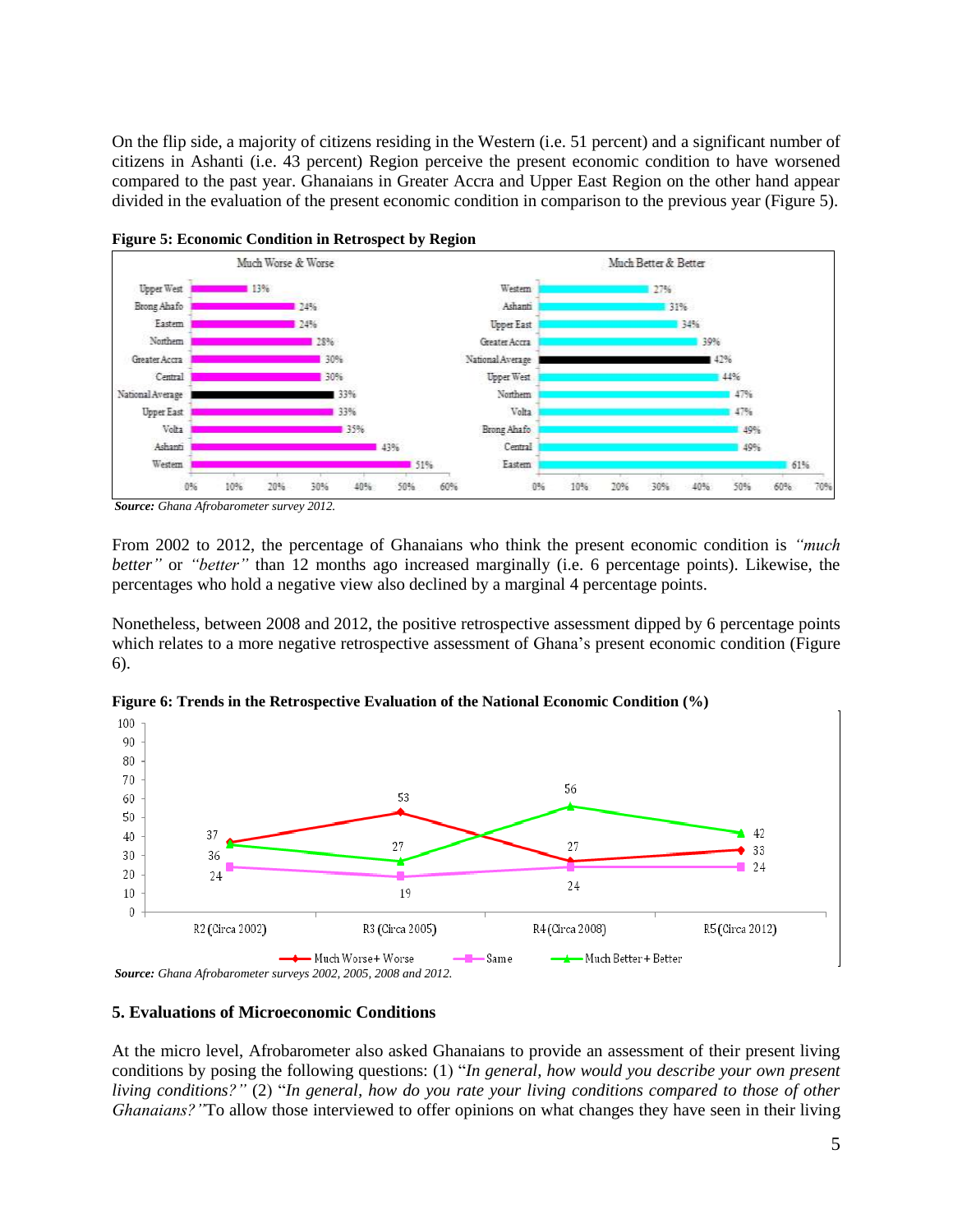conditions, Afrobarometer asked respondents to compare the present to the recent past: *"Looking back, how do you rate your living conditions compared to twelve months ago?"* 

## **5.1. Evaluation of Present Living Conditions**

Ghanaians' assessment of their present living conditions is generally similar to their perception of the national economic condition. More than half of those interviewed (58 percent) assess their personal living conditions as *"very bad"* or *"bad"*. A little over a third (36 percent) described their living condition as *"very good"* or *"good"* while 6 percent cannot say whether it is good or bad (Figure 7).



**Figure 7: Perception of Personal Living Conditions (%)**

In fact, 32 percent think their present living conditions relative to their compatriots is *"much worse"* or *"worse"*. Another 36 percent consider their living conditions as *"much better* or *"better"* compared to other Ghanaians; a little over a quarter (i.e. 27 percent) do not see any difference between their living conditions and that of other Ghanaians while 5 percent do not know whether their present living conditions are better, same or worse compared to other Ghanaians.

Again, the regional level results reveal some differences in citizens' assessment of their personal living conditions. For example, seven in every ten people interviewed in the Ashanti (74 percent) and Eastern (71 percent) Region assess their present living conditions as *"very bad"* or *"bad"*. Also, at least six in every ten Ghanaians residing in Upper East, Brong Ahafo, Central and Western Region (from 59 percent to 65 percent) share a similar opinion. It is only in Upper West Region that a clear majority (61%) described their present living conditions as *"very good"* or *"good".* However, in Upper East, Volta, Northern and Greater Accra Region we find sizeable majorities (from 40 percent to 49 percent) describing their present living conditions as *"very good"* or *"good"* (Figure 8).

*Source: Ghana Afrobarometer survey 2012.*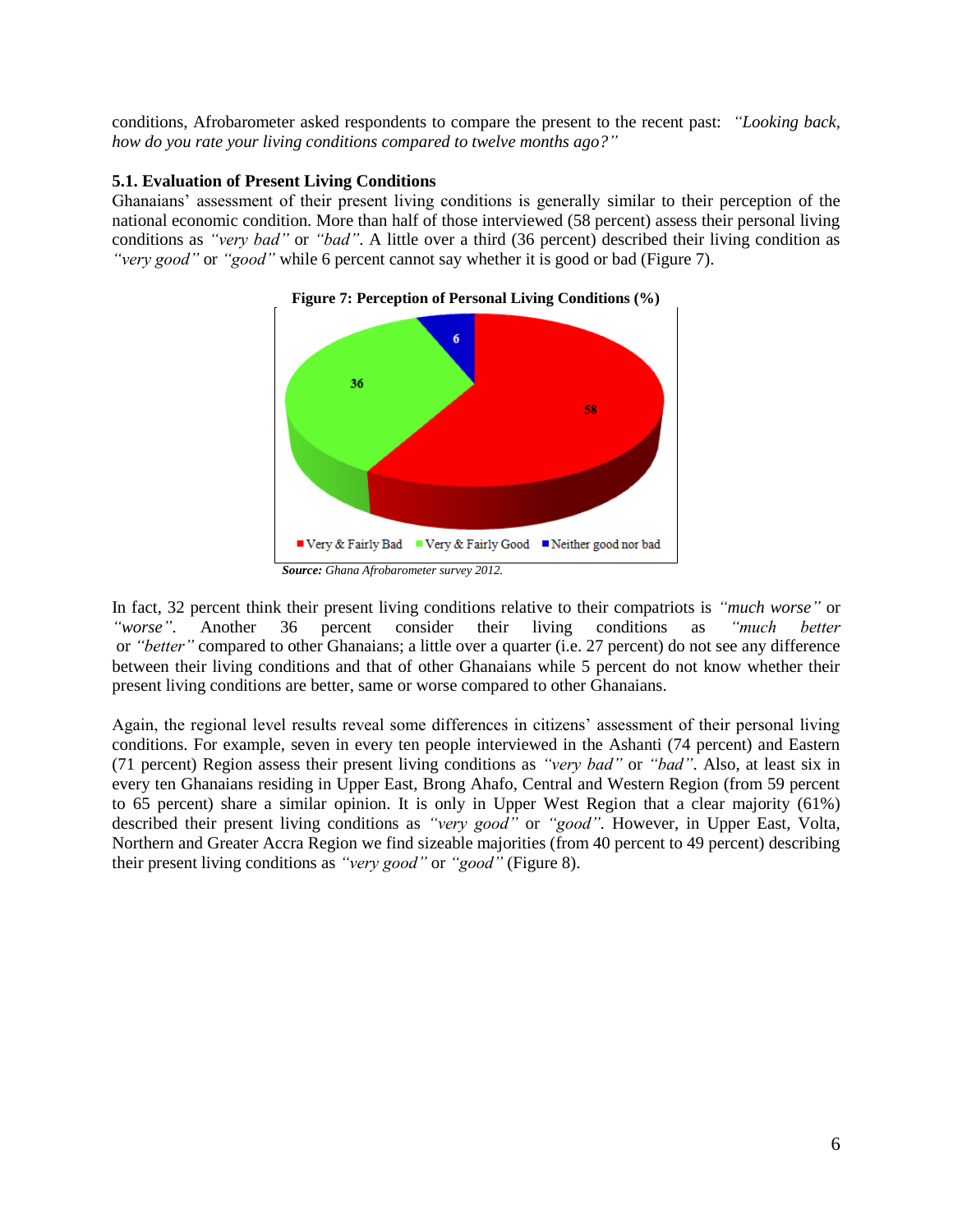



*Source: Ghana Afrobarometer survey 2012.*

Over time, trends in both positive and negative assessment of personal living conditions have remained fairly stable. From 2002 to 2012, the number of Ghanaians describing their personal conditions as negative declined by 6 percentage points while those who rate their living conditions as positive modestly increased by 9 percentage points.

However, over the last four years (i.e. 2008 to 2012), there has been a 6 percent decline in the number of Ghanaians describing their personal living conditions as *"very good"* or *"good"* and a 10 percent increase in the number describing theirs as *"very bad"* or *"bad"* (Figure 9).



**Figure 9: Trends in Assessment of Personal Living Conditions (%)**

*Source: Ghana Afrobarometer surveys 2002, 2005, 2008 and 2012.*

### **5.2. Evaluation of Living Conditions Compared to the Past Year**

Generally, Ghanaians' retrospective assessment of their living conditions is positive. Nearly half of Ghanaians (44%) rate their present personal living conditions as *"much better"* or *"better"* than 12 months ago.

A little above a quarter (27%) rate present living conditions as *"much worse"* or *"worse"* than 12 months ago while nearly a third (29 percent) do not see any difference (Figure 10).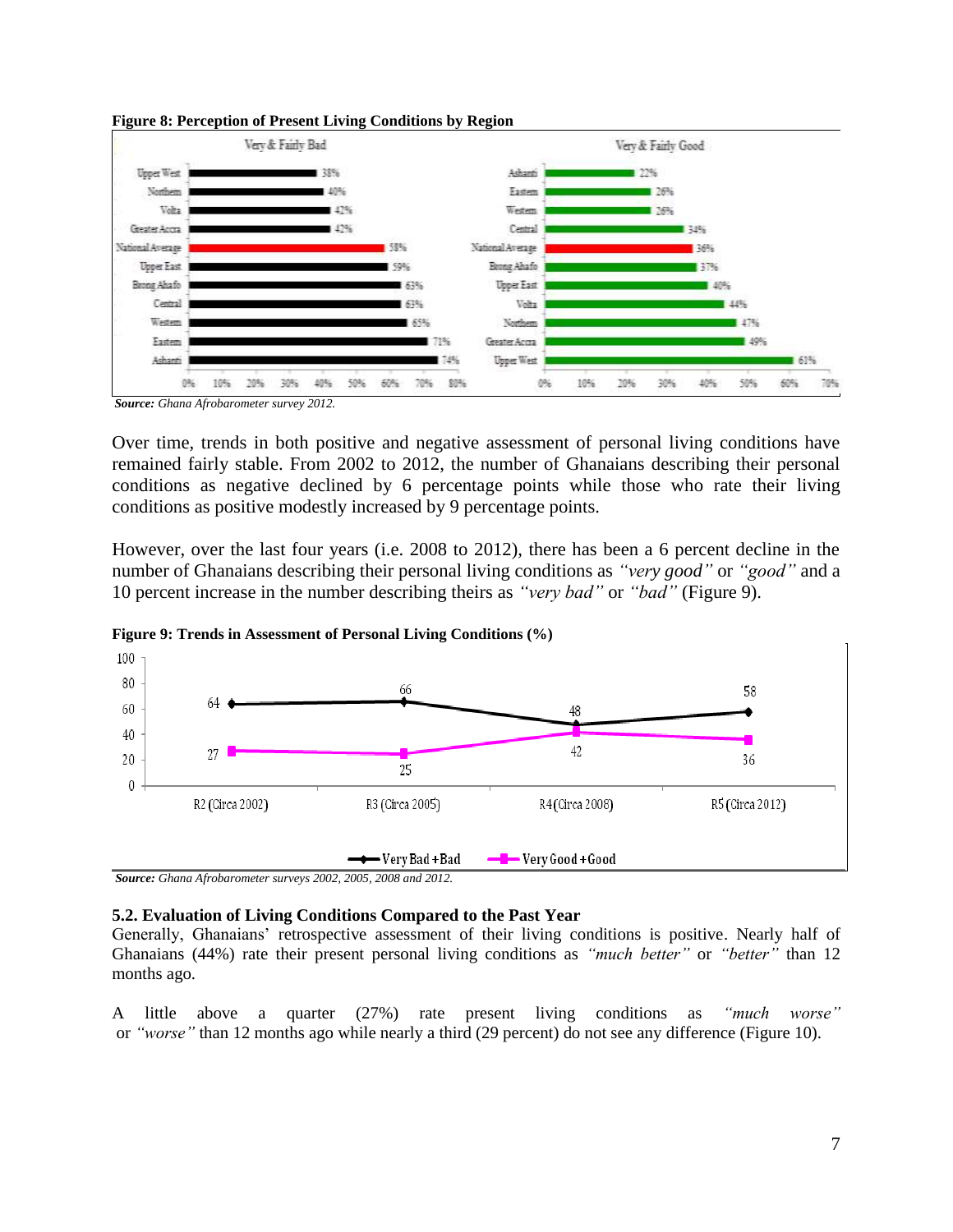

At the regional level, over half of those interviewed in Brong Ahafo (52 percent), Volta (52 percent) and Eastern (53 percent) Region described their personal living conditions as *"much better"* or *"better"* than the previous year's. Central, Northern and Upper West Region also had appreciable minorities (48 percent to 44 percent) describing their present living conditions compared to the previous year in similar terms. Residents in Western Region were equally divided (i.e. 39 percent each) in their opinion as to whether their present living conditions improved or worsened compared to the previous year (Figure 11).



#### **Figure 11: Personal Living Conditions in Retrospect by Region**

*Source: Ghana Afrobarometer survey 2012.*

The long-term trends in retrospective evaluations of personal living conditions revealed some level of improvement. Retrospective assessments of living conditions between 2002 and 2012 shows a 9 percent rise in the number of respondents who think conditions are *"much better"* or *"better"*. Correspondingly, there has been a 12 percent reduction in the percentage of respondents who perceive their personal living conditions to be *"much worse"* or *"worse"*. Nevertheless, between 2008 and 2012, retrospective assessment of personal living conditions has remained fairly stable (Figure 12).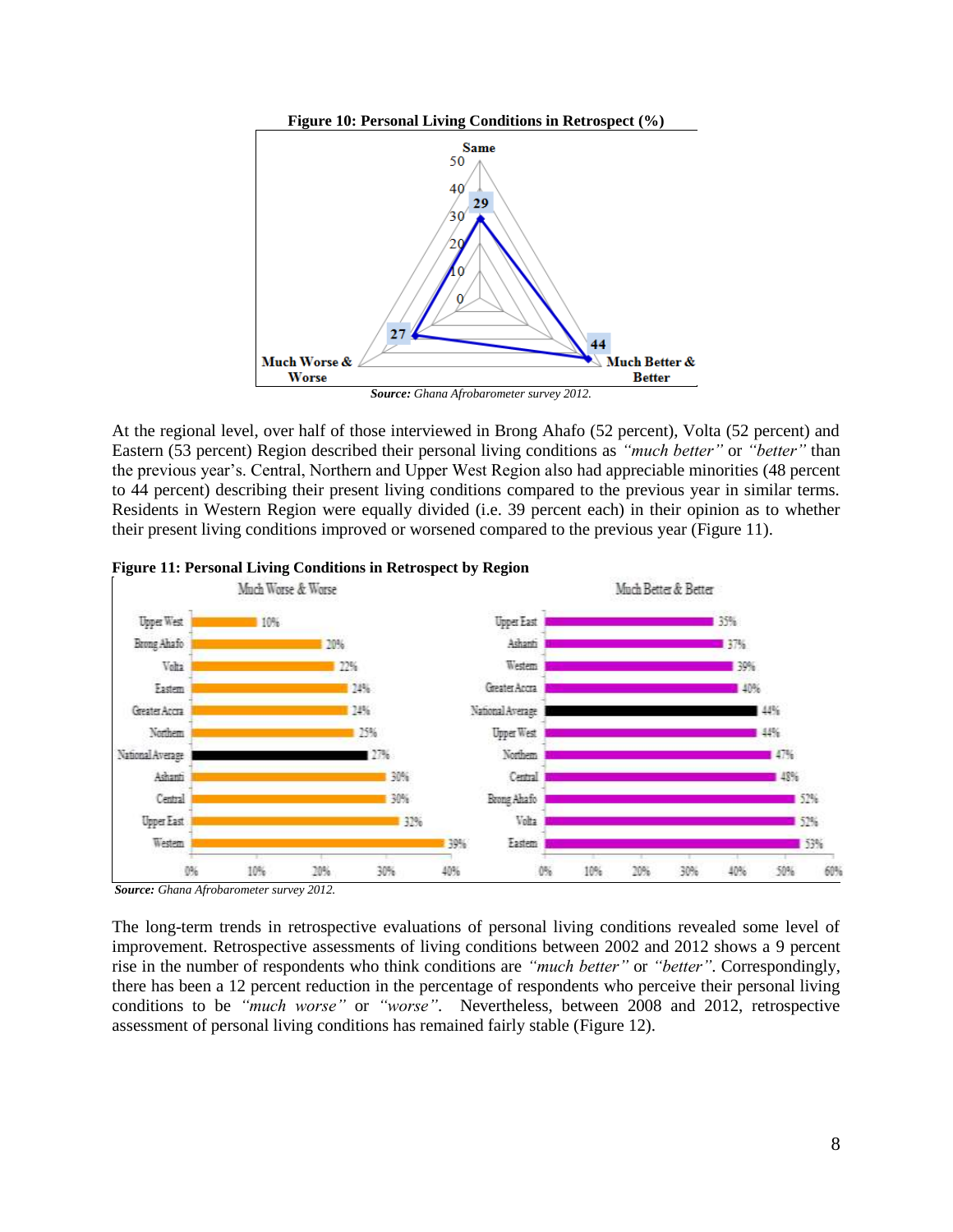

### **Figure 12: Trends in Retrospective Assessment of Personal Living Conditions (%)**

# **6. Prospective Evaluations of Economic and Living Conditions**

Having examined Ghanaians' assessment of the present and retrospective economic and personal living conditions, the Afrobarometer asked respondents about their future expectations by posing the following questions:*"Looking ahead, do you expect the following to be better or worse: (a) Economic conditions in this country in twelve months time? (b) Your living conditions in twelve months time?"*

# **6.1. Future Expectations about National Economic and Personal Living Conditions**

Ghanaians are generally very optimistic about economic and living conditions in the future. Prospective evaluations indicate that most Ghanaians expect the country's economic condition (73 percent) and their own living conditions (77 percent) to improve in the coming year. Indeed, seven regional averages (i.e. 76 to 97 percent) regarding optimistic opinions on the national economy are relatively higher than the national average. In respect of personal living conditions, we find eight regional averages (i.e. 79 to 95 percent) being higher than the national one. Only two regions -- Brong Ahafo and Ashanti -- consistently had regional averages on optimistic views on national economy and living conditions being lower than the national averages (Figure 13).



### **Figure 13: Prospective Evaluations of Economic and Personal Living Conditions**

Indeed, since 2002, Ghanaians have remained optimistic about the future. Between 2002 and 2012, the percentage of Ghanaians who believe that the country's economic condition will be *"much better"* or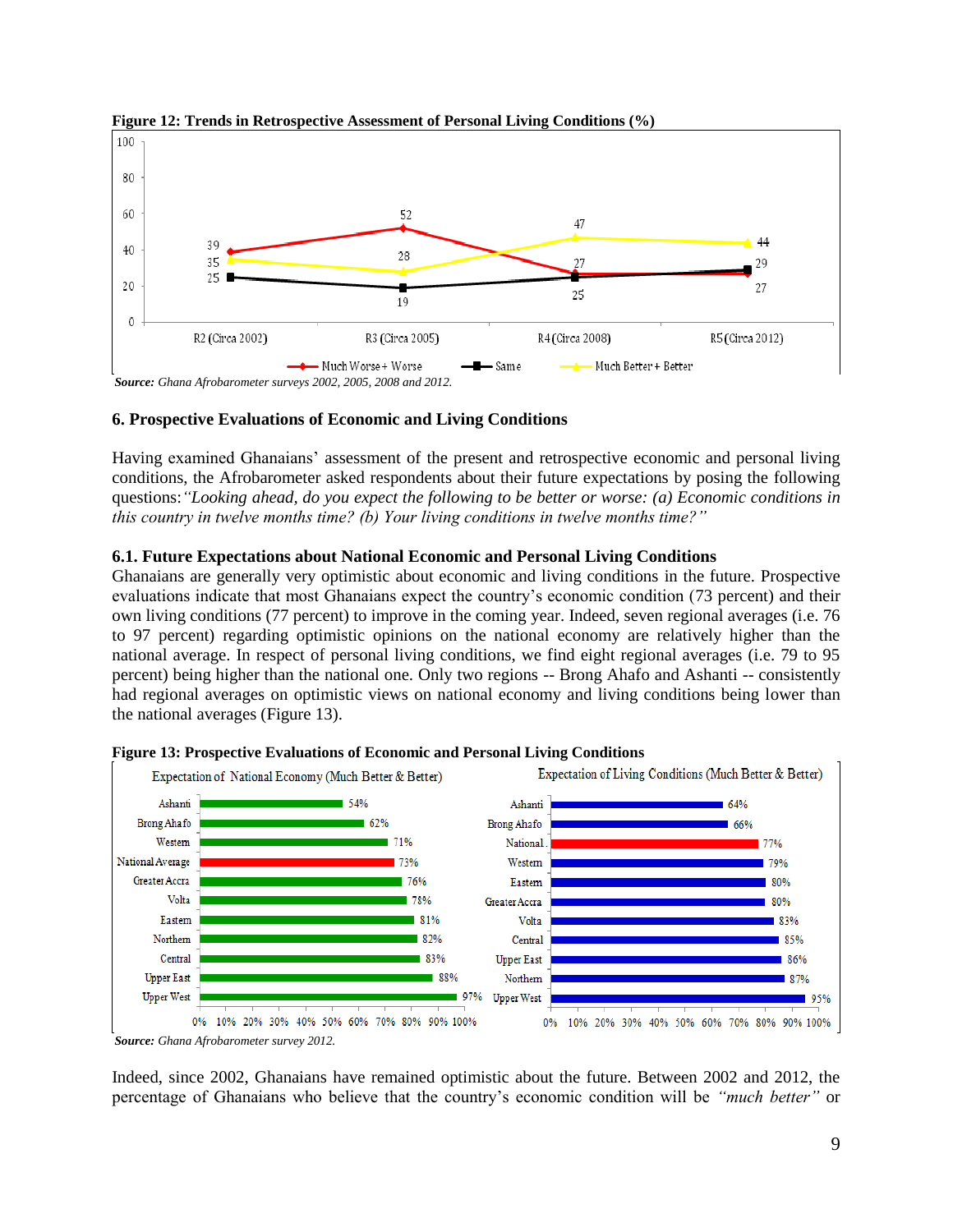*"better"* in the coming year increased by 12 percentage points from 61 percent in 2002 to 73 percent in 2012. Also, the number of Ghanaians who remain optimistic about their personal living conditions between 2002 and 2012 shot up by 13 percentage points (i.e. from 64 percent in 2002 to 77 percent in 2012). However, proportion of Ghanaians that think economic conditions as well as their personal living conditions will worsen or at best, remain the same in the coming year has been quite stable from 2002 to 2012.

|                      | <b>National Economic Condition</b> |        |        |                | <b>Personal Living Conditions</b> |                |        |        |        |                 |
|----------------------|------------------------------------|--------|--------|----------------|-----------------------------------|----------------|--------|--------|--------|-----------------|
|                      | R <sub>2</sub>                     | R3     | R4     | R <sub>5</sub> | <b>Change</b>                     | R <sub>2</sub> | R3     | R4     | R5     | Change          |
|                      | (2002)                             | (2005) | (2008) | (2012)         | $(2002 - 2012)$                   | (2002)         | (2005) | (2008) | (2012) | $(2002 - 2012)$ |
| Much Worse & Worse   |                                    | 26     |        | 10             | $-2$                              |                | 25     |        |        | - 5             |
| Same                 |                                    | 10     |        |                | $-2$                              |                | 10     |        |        | -3              |
| Much Better & Better | 61                                 | 44     | 69     | 73             | $+12$                             | 64             | 48     |        |        | $+13$           |

**Table 1: Trends in Prospective Evaluations of Economic Conditions (%)**

*Source: Ghana Afrobarometer surveys 2002, 2005, 2008 and 2012.*

#### **7. Drivers of Optimistic Opinions on Economic and Living Conditions**

Ghanaians largely consider the present economic and living conditions to be unfavourable. By their assessment, they also think the present economic and living conditions are worse than what it was in 2008. However, there is a strong positive expectation about economic and living conditions in the coming year. The question is what shapes this optimistic expectation?

To understand this, we estimated an "economic and living conditions optimism model" which has the following as independent variables: positive current/retrospective economic evaluations; positive government economic performance evaluations; age of respondents; unemployed; formal education; adherents of a religious faith; and urban population.<sup>3</sup> Three of the variables in the model  $-$  economic and living conditions optimism; positive current/retrospective economic evaluations; and positive government economic performance evaluations -- are indexes developed using relevant variables.<sup>4</sup>

From the results of the Ordinary Least Squares (OLS) regression analysis presented in Table 2, we found that three factors -- positive current and retrospective economic evaluations; positive government economic performance evaluations; and the unemployed population -- have positive and highly significant effects (p-values  $= 0.000$ ) on citizens' optimistic views regarding national economic and personal living conditions in the future.

 $\overline{a}$ <sup>3</sup> The descriptive statistics of variables on government economic performance evaluations are as follows: Managing economy (Badly, 53 percent; Well, 46 percent); Improving living standards of poor (Badly, 65 percent; Well, 34 percent); Creating jobs (Badly, 66 percent; Well, 32 percent); Keeping prices low (Badly, 76 percent; Well, 23 percent); Narrowing income gap (Badly, 70 percent; Well, 27 percent). In terms of employment status, 53 percent of those interviewed are employed, 30 percent unemployed and looking for job; while 18 percent are unemployed but not looking for job. With respect to adherence to any religion, 98 percent espouse the Christian, Islamic or Traditional Faith while 2 percent are either agnostic, atheist or have no religion. The raw ages of survey respondents were used in the estimation of the model. Employment status was re-coded into a three point (i.e. Employed = 0; Unemployed not searching = 1; and Unemployed searching = 2). Education was also re-coded on a four point scale (None & Informal = 0; Primary = 1; Secondary = 2; and Tertiary = 3). Lastly, the "Adherents of a religious faith" variable was re-coded into a two point scale (None, Agnostic & Atheist =0: Christian, Islamic & Traditional Religion =1) while "Urban population is re-coded as  $Rural = 0$ ; Urban = 1.

<sup>4</sup> The various indexes had the following statistics: [Economic and living conditions optimism Index, Mean = 1.2403; Index Standard Deviation = 0.6366; Eigenevalues (Total = 1.853, Percentage of variance, 92.7%); Cronbach Alpha, 0.921); Positive current and retrospective economic evaluations Index, Mean =  $0.4401$ ; Standard Deviation =  $0.4373$ ; Eigenevalues (Total = 2.324, Percentage of variance, 58.1%); Cronbach Alpha, 0.759); and Positive government economic performance evaluation Index, Mean = 0.3238; Standard Deviation = 0.3622; Eigenevalues (Total = 3.175, Percentage of variance, 63.5%); Cronbach Alpha, 0.855).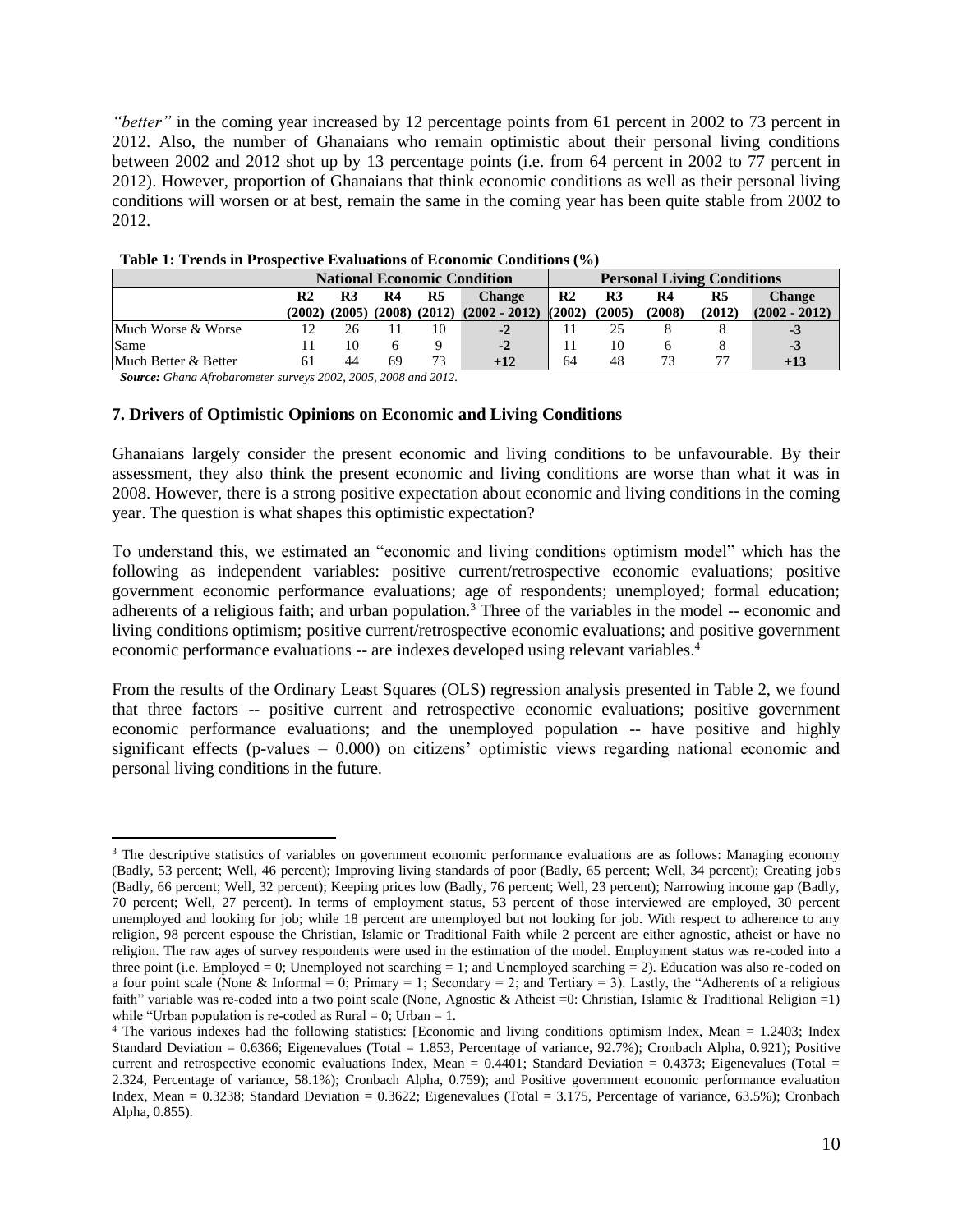A unit increase in positive assessment of current and retrospective economic and living conditions increases optimistic expectations about the general economy and personal living conditions by 0.258 of a unit.<sup>5</sup> Similarly, a unit increase in citizens' positive rating of government's management of some key macroeconomic factors (which are indicators for economic performance) increases optimism about economic and living conditions by 0.137 of a unit.

The level of optimism regarding economic and living conditions among the unemployed is 0.098 higher than that for their employed counterparts. This probably could be explained by the fact that by virtue of their current status, unemployed persons may be more hopeful that the national economy will improve for them and they will find jobs to better their living conditions.

| $\overline{\phantom{a}}$                                      | в        | <b>Std. Error</b> | <b>Beta</b> | Sig.  |
|---------------------------------------------------------------|----------|-------------------|-------------|-------|
| Constant                                                      | 1.072    | 0.101             |             | 0.000 |
| Positive current and retrospective economic evaluations Index | 0.370    | 0.031             | 0.258       | 0.000 |
| Positive government economic performance evaluations Index    | 0.242    | 0.038             | 0.137       | 0.000 |
| Age of respondents                                            | $-0.002$ | 0.001             | $-0.053$    | 0.012 |
| Unemployed population                                         | 0.070    | 0.015             | 0.098       | 0.000 |
| Formal education                                              | 0.002    | 0.003             | 0.011       | 0.595 |
| Adherents of a religious faith                                | $-0.037$ | 0.093             | $-0.008$    | 0.692 |
| Urban population                                              | $-0.055$ | 0.027             | $-0.043$    | 0.040 |

*Note:*  $R^2 = 0.128$ ; Adjusted  $R^2 = 0.125$ ; *F*-Statistic = 42.717; and Significance of F = 0.000

Age of respondents  $(-0.053; p-value = 0.012)$  and urban population  $(-0.053; p-value = 0.040)$  factors, however, registered negative and significant impact on economic and living condition optimism. That is to say, as the population ages, economic and living condition optimism declines. A plausible explanation for this finding could be that the aged might have seen better days and therefore tend to have low confidence in the country attaining any remarkable improvement similar to what they experienced in the past given the current economic and living conditions. In addition, citizens residing in urban settlements are less optimistic about the future of the national economy as well as their living conditions. Again, this could be due to the challenging economic environment that urban dwellers had to contend with in their daily lives.

Even though religion in known to promote strong sense of optimism among people and an overwhelming majority Ghanaians (i.e. 98 percent as stated in footnote 4) adhere to the Christian, Islamic or traditional religious faith, this did not in any significant way influence the level of optimism expressed regarding economic and living conditions in the coming year. Likewise, educational attainment had no significant effect on citizens' expectations about future economic and living conditions.

Considering the magnitude of the standardized coefficients (i.e. Beta), clearly, positive current and retrospective economic evaluations had the largest impact on economic optimism followed by positive government economic performance evaluations. Since these two factors consist of both present and past economic evaluations at both macro and micro levels, Ghanaians can be said to be somewhat rational in the formation of their economic expectations.<sup>6</sup>

 $\overline{\phantom{a}}$ 

<sup>5</sup> The standardized coefficients (i.e. Beta) are used in the discussions of all results.

<sup>&</sup>lt;sup>6</sup> In economics, economic agents form their expectations either adaptively or rationally. In simple language, when expectations are formed on the basis of past experiences, it is considered to adaptive. Rational expectation is however formed by considering past events, current outlook and all other relevant information available.